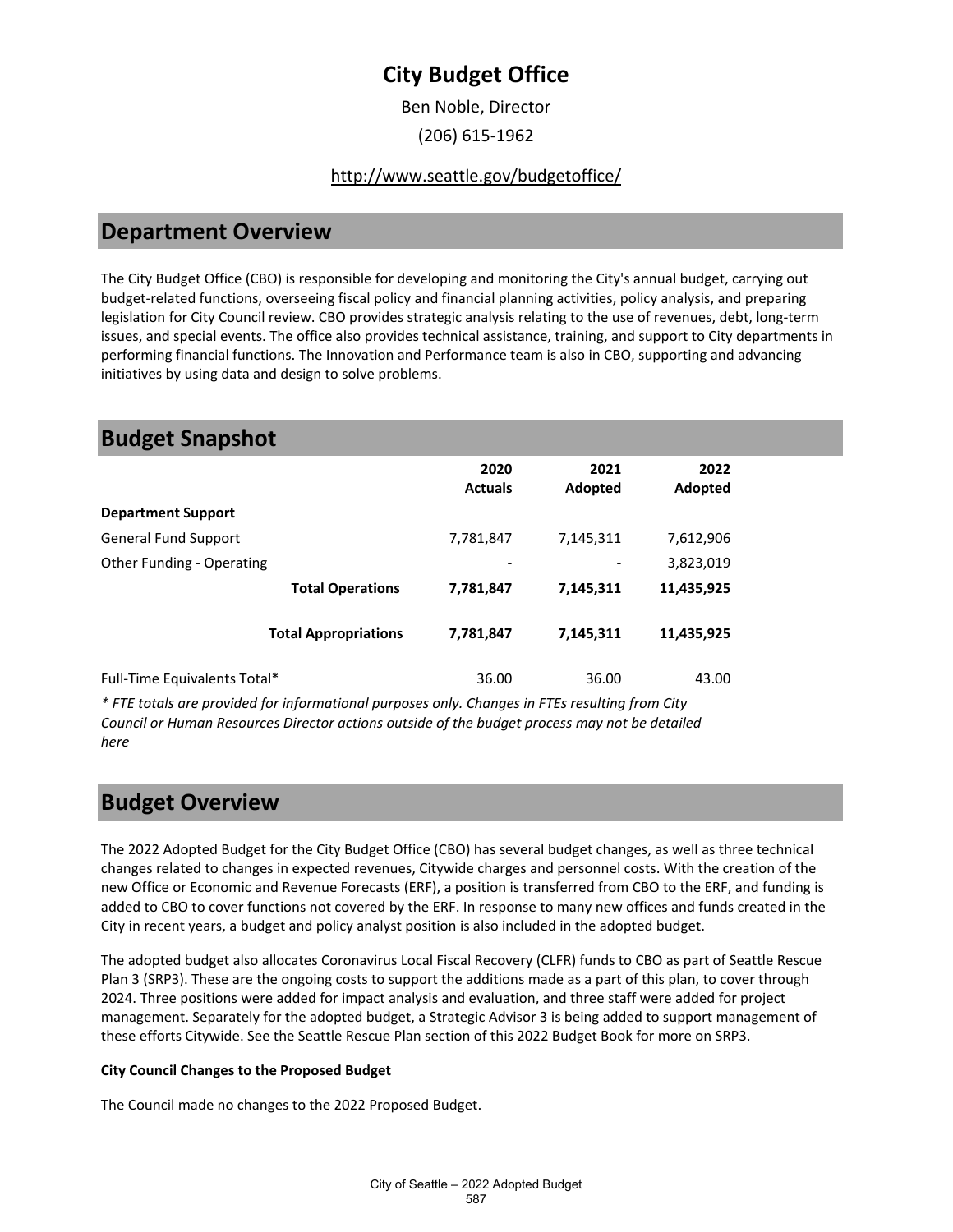## **Incremental Budget Changes**

### **City Budget Office**

|                                                                           | <b>Dollars</b> | <b>FTE</b> |
|---------------------------------------------------------------------------|----------------|------------|
| 2021 Adopted Budget                                                       | 7,145,311      | 36.00      |
| <b>Baseline</b>                                                           |                |            |
| Federal funds project management staffing                                 | 2,072,024      | 4.00       |
| Citywide Adjustments for Standard Cost Changes                            | 177,419        |            |
| <b>Baseline Adjustments for Personnel Costs</b>                           | 145,648        |            |
| Innovation and Performance Impact Evaluation Staff and Affordable Seattle | 1,750,995      | 3.00       |
| <b>Proposed Operating</b>                                                 |                |            |
| New Office of Economic and Revenue Forecasts                              | (19, 151)      | (1.00)     |
| Increase to Budget and Policy Analysis                                    | 163,679        | 1.00       |
| <b>Total Incremental Changes</b>                                          | \$4,290,614    | 7.00       |
| <b>Total 2022 Adopted Budget</b>                                          | \$11,435,925   | 43.00      |

## **Description of Incremental Budget Changes**

|                                           | <b>Baseline</b> |
|-------------------------------------------|-----------------|
| Federal funds project management staffing |                 |
| Expenditures                              | \$2.072.024     |
| <b>Position Allocation</b>                | 4.00            |

This item adds funding to support the 2022-2024 costs of three positions first hired in 2021, as well as one new sunsetting Strategic Advisor 3 position, all to manage federal funding source implementation, including problem identification, solution development, internal and external liaising, budgeting, reporting, and tracking.

This item is part of a package of CLFR-funded or CLFR-enabled items comprising Seattle Rescue Plan 3 (SRP3). See the Seattle Rescue Plan section of this 2022 Budget Book for more on SRP3.

#### **Citywide Adjustments for Standard Cost Changes**

Expenditures \$177,419

Citywide technical adjustments made in the baseline phase reflect changes to internal services costs, including rates from the Department of Finance & Administrative Services, Seattle Information Technology Department, Seattle Department of Human Resources, and for healthcare, retirement and industrial insurance charges for the department. These adjustments reflect initial assumptions about these costs and inflators early in the budget process.

#### **Baseline Adjustments for Personnel Costs**

Expenditures \$145,648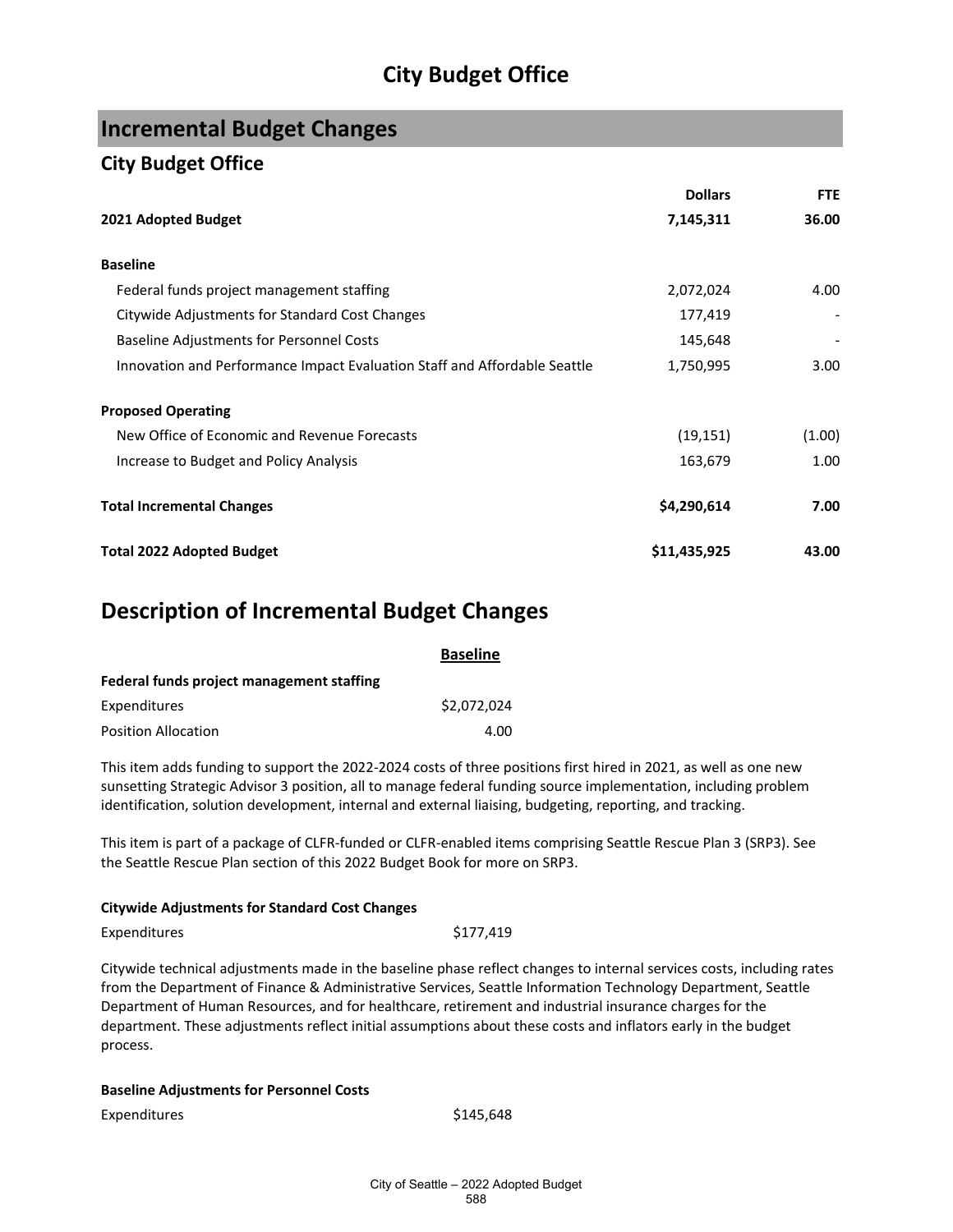This centrally administered change adjusts appropriations to restore the annual wage increase for non-represented Executives, Managers and Strategic Advisors, which was forgone in 2021 due to financial constraints.

#### **Innovation and Performance Impact Evaluation Staff and Affordable Seattle**

| Expenditures               | \$1,750,995 |
|----------------------------|-------------|
| <b>Position Allocation</b> | 3.00        |

This item provides support for conducting impact analysis and evaluation of the City's recovery investments, optimization of existing City affordability investments, and implementation of a unified application tool for those investments. There is a related item in ITD for the implementation of the unified application tool, Affordable Seattle.

This item is part of a package of CLFR-funded or CLFR-enabled items comprising Seattle Rescue Plan 3 (SRP3). See the Seattle Rescue Plan section of this 2022 Budget Book for more on SRP3.

|                                                     | <b>Proposed Operating</b> |  |  |
|-----------------------------------------------------|---------------------------|--|--|
| <b>New Office of Economic and Revenue Forecasts</b> |                           |  |  |
| Expenditures                                        | \$(19, 151)               |  |  |
| Position Allocation                                 | (1.00)                    |  |  |

To complement the work of the new forecast office, a net \$19,000 is reduced from the City Budget Office to provide resources for an unfunded position to support analysis and forecasting work that is not covered by the new office. A position and funding is also transferred from CBO to the new revenue forecast office.

| <b>Increase to Budget and Policy Analysis</b> |           |
|-----------------------------------------------|-----------|
| Expenditures                                  | \$163.679 |
| <b>Position Allocation</b>                    | 1.00      |

This item adds \$164,000 for a Strategic Advisor 2 position in the City Budget Office. In recent years, additional offices have been created in the City, as well as new funds. This has increased the workload in the office, as each of these requires dedicated staff to support, monitor and manage resources.